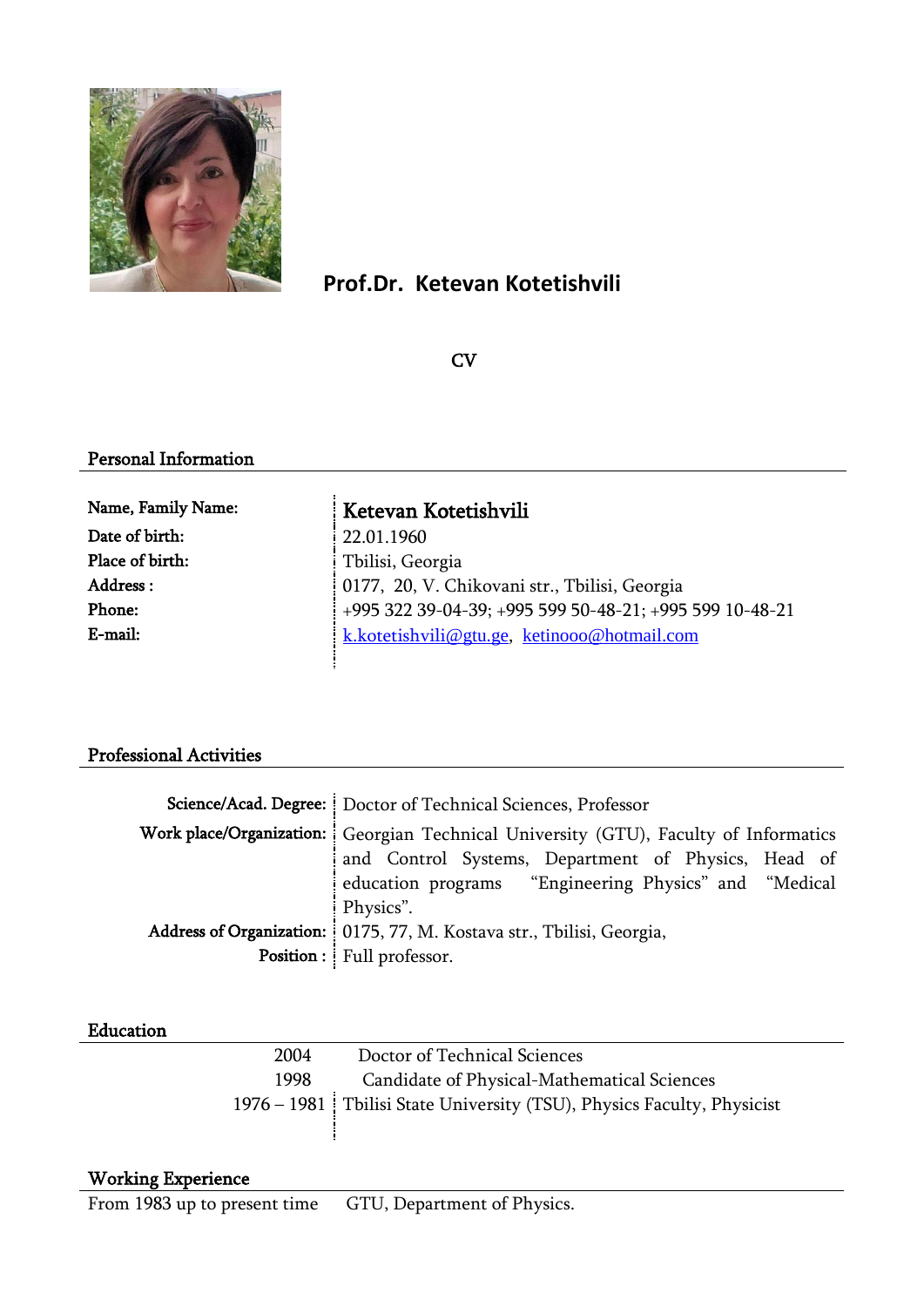## 1981-83 TSU, Physics Faculty

| From 2004 up to present time | Full professor            |
|------------------------------|---------------------------|
| $1998 - 2004$                | Docent                    |
| $1983 - 1998$                | Assistant, Senior teacher |

#### Scientific Activities

| Text-books  | $\overline{ }$ |
|-------------|----------------|
| Articles    | -99            |
| Conferences | 36             |
| Grants      |                |

It is possible to close familiar with the scientific activities to the address: <http://www.rustaveli.org.ge/index.php>

| Languages                         |                                      |
|-----------------------------------|--------------------------------------|
|                                   |                                      |
| Georgian                          | Native                               |
| Russian                           | Fluent                               |
| English                           | Good                                 |
| Greek                             | Medium                               |
|                                   |                                      |
| <b>Pedagogic Activities</b>       |                                      |
|                                   |                                      |
| Name of Education Course          | Stage of Studying/ Education Program |
|                                   |                                      |
| General Physics,                  | Bachelor/Engineering Physics         |
|                                   |                                      |
| Medical Physics and Bio-Physics   | Bachelor / Pharmacia                 |
|                                   |                                      |
| Physical Investigation Methods    |                                      |
| in Medicine                       | Bachelor/Engineering Physics         |
|                                   |                                      |
| Reception of Patterns in Medicine |                                      |
| by non-Ionized Radiation          | Bachelor/Engineering Physics         |
|                                   |                                      |
|                                   |                                      |

Medical Images by non-Ionized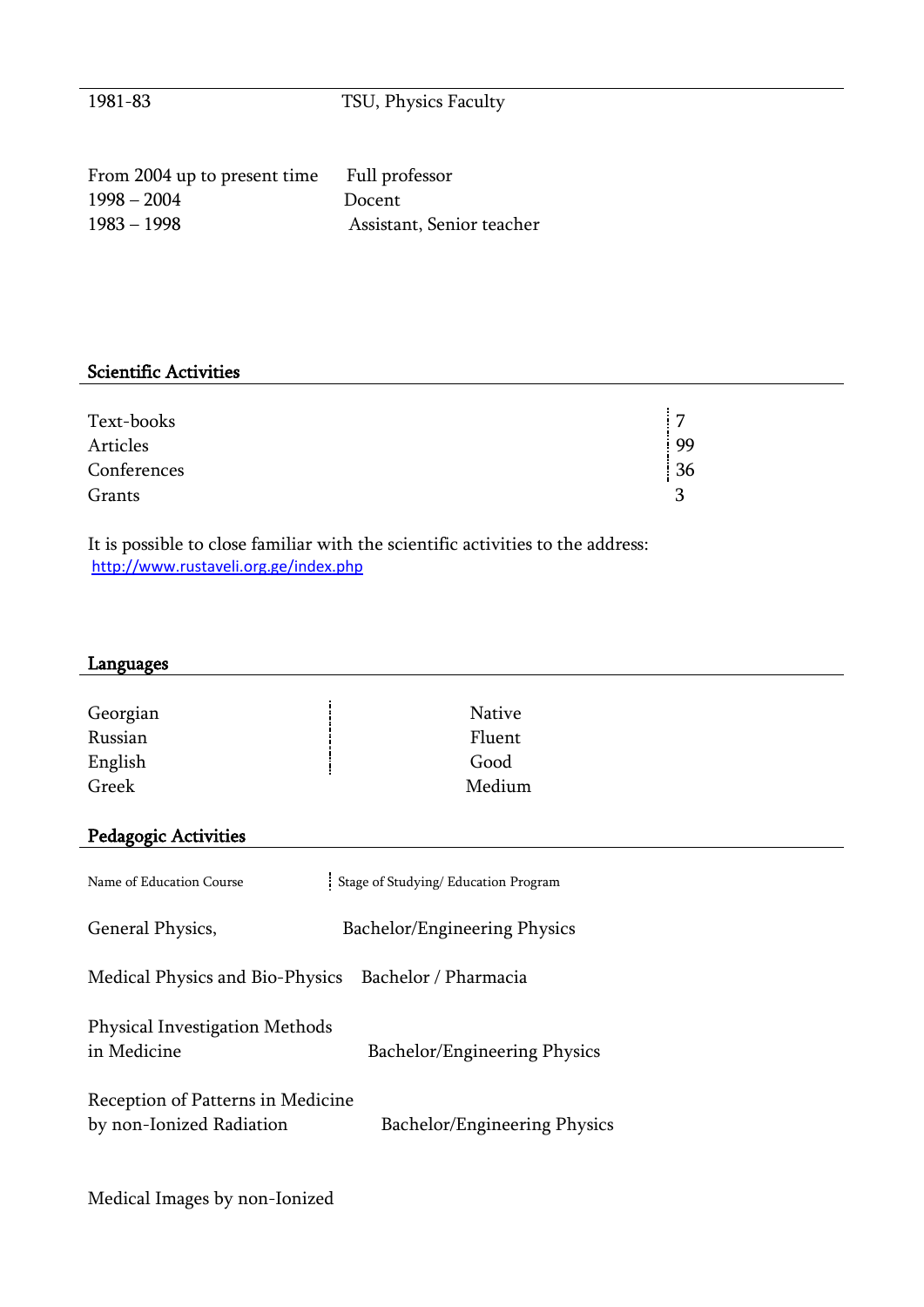| Masters Degree/Medical Physics    |
|-----------------------------------|
|                                   |
| Doctor Degree/Engineering Physics |
|                                   |
| Doctor Degree/Engineering Physics |
|                                   |

# Scope of Interest

Name of Science Area

Radio-Physics, Plasma Physics, Medical Physics

## Merits, Awards, Certificates

| Certificates                                                  | 1. Center of Professional Development of GTU, Iowa State<br>University (USA) "Tribe Colleges for International<br>Development Inc." (USA) - Training "General Course of<br>Modern Methodologies of Teaching", 2009.<br>2. Center of Professional Development of GTU, Iowa State<br>University (USA). "Leadership". 2015.                                                                                                                                                                           |
|---------------------------------------------------------------|----------------------------------------------------------------------------------------------------------------------------------------------------------------------------------------------------------------------------------------------------------------------------------------------------------------------------------------------------------------------------------------------------------------------------------------------------------------------------------------------------|
| Membership in Local and<br><b>International Organizations</b> | Member (Institute of Electronic and Electrical<br><b>IEEE</b><br>Engineers, USA), since 2005<br>1. IEEE Comunications Society<br>2. IEEE Cloud Computing Society<br>3. Earth Observations, IEEE Committee on<br>4. Electric Vehicles Community, IEEE<br>5. Green ICT Community, IEEE<br>6. Internet of Things Community, IEEE<br>7. Life Sciences Community, IEEE<br>8. RFID, IEEE Technical Committee on<br>9. Smart Grid Community, IEEE<br>10. IEEE Antennas and Propagation Society Membership |